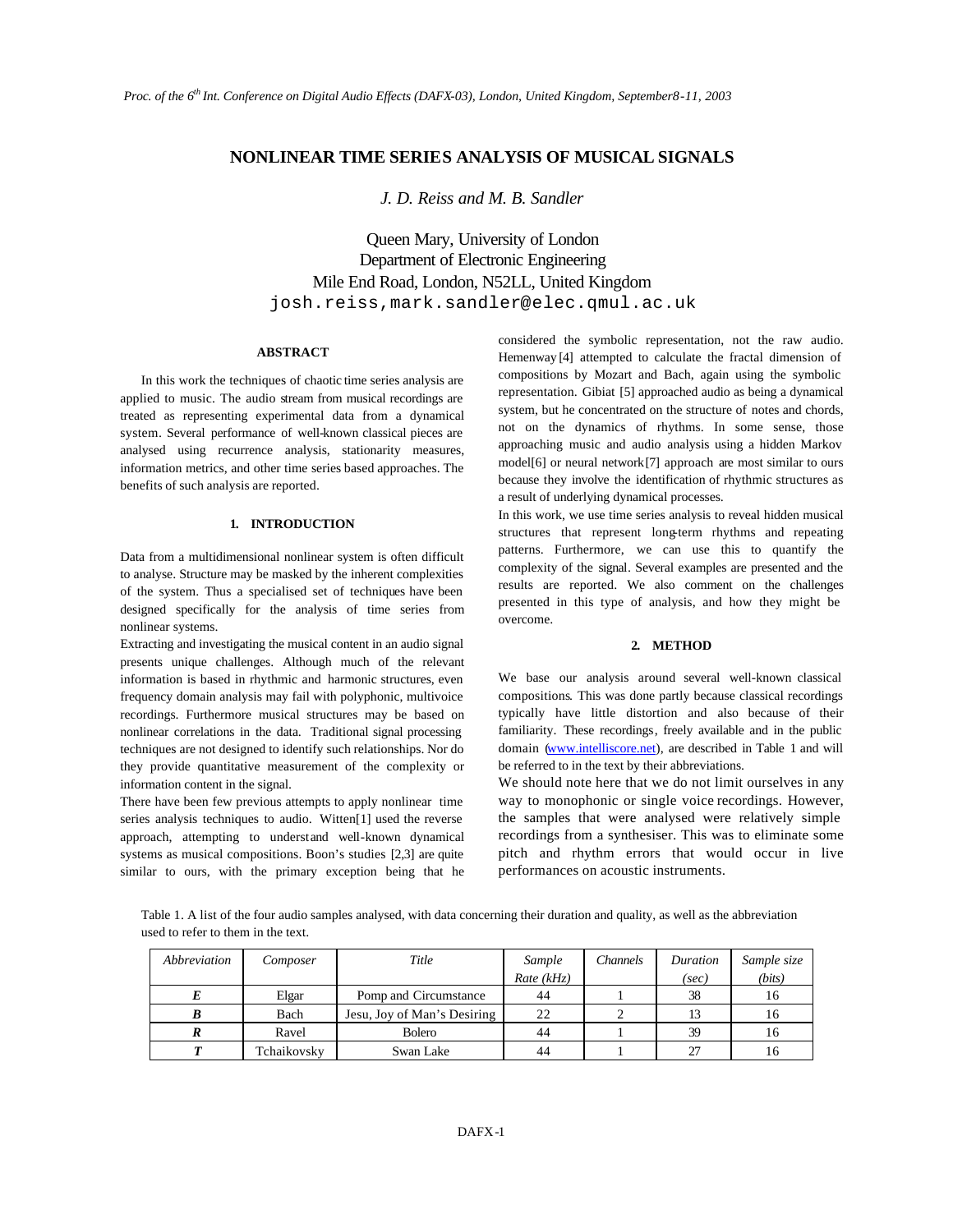

Figure 1: Frame variances from recording *T*.

The analysis techniques used were as follows.

# **2.1. Sliding window analysis**

This type of analysis is typically performed in order to identify long-term dynamics, parameter drift, and other forms of nonstationarity in data sets. Sliding windows of varying length are applied to the data sets and some quantitative measure of each window is plotted as a function of time. In this case, standard deviation was thought to be an appropriate measure because it would capture rapid changes in frequency and amplitude. The results of this analysis are depicted in Figure 1. The entire musical excerpt lasts about 30 seconds, so we can identify repetitive rhythms on a long time-scale.

This measure also clearly identifies the dramatic change at approximately 20 seconds into the music. The rhythm changes slightly, and the amplitude increases. In fact, we can characterize this as symbolic dynamics, with a transition from a low variance to high variance repetition. It is our goal to more accurately identify the dynamics of music that typify this piece. It should be expected that we find certain time series analysis-based measures which are robust to changes in timbre, and hence isolate relevant aspects of harmony, rhythm and melody.



Figure 2. The autocorrelation of recording *B* as a function of the delay used in a 2 dimensional embedding.



Figure 3. The autocorrelation of Elgar's *Pomp and Circumstance* as a function of the delay *t* used in a twodimensional embedding.

#### **2.2. Delay Coordinate Embeddings**

...

A common first step in the analysis of time series data from a nonlinear dynamical system is to construct a delay coordinate embedding. A delay coordinate embedding is typically used as a method to reconstruct multidimensional data from a one dimensional time series[8].

Consider a time series of the form  $X_1, X_2,... X_N$ . From this series, vectors are created using a delay *t* and embedding dimension *D*:

$$
Y_1 = (X_1, X_{1+\mathbf{t}}, X_{1+2\mathbf{t}}, \dots, X_{1+(D-1)\mathbf{t}})
$$
  
\n
$$
Y_2 = (X_2, X_{2+\mathbf{t}}, X_{2+2\mathbf{t}}, \dots, X_{2+(D-1)\mathbf{t}})
$$
 (1)

Various methods have been suggested for the determination of an appropriate delay [9]. In this section we concentrate on two alternatives; the first zero-crossing of the autocorrelation function; (as a function of the delay as it is increased from zero), and the first minimum of the mutual information function.

Both these choices serve to represent vectors where the individual components share minimal information due to the dynamics, but are still closely related in time. The autocorrelation function is often used to identify periodicities in data. However, the autocorrelation function only measures linear correlations, whereas the mutual information function describes nonlinear relationships between coordinates. The mutual information may give a better value because it takes nonlinear correlations into account. In this section, we use an efficient method[10] of calculating mutual information in order to identify and characterize nonlinear, delayed correlations in the data

Figure 2 depicts the (normalized) autocorrelation as a function of the delay in recording *B.* The delay is given in units of the sample rate, or 0.045 msec. The first zero-crossing of the autocorrelation occurs at  $t=7$ , or 0.315 msec. For recording  $E$ , the autocorrelation function is given in Figure 3.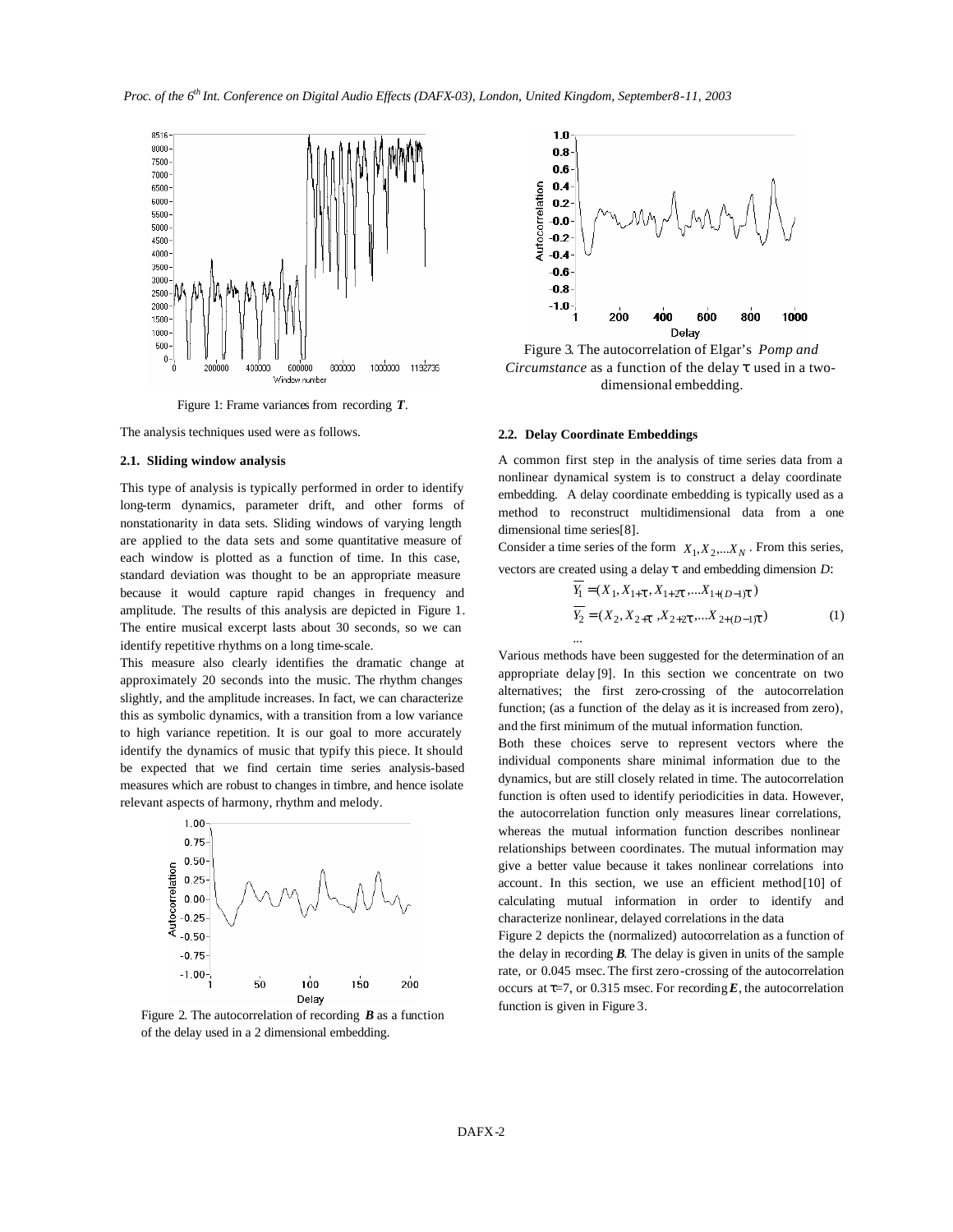*Proc. of the 6th Int. Conference on Digital Audio Effects (DAFX-03), London, United Kingdom, September8-11, 2003*



Figure 4. The mutual information of recording *B* as a function of the delay used in a 2 dimensional embedding.

By comparing Figure 2 and Figure 3, we can see that both reveal strong correlations at *t*>100. However, these correlations are still at time durations less than a second. Thus the autocorrelation function is revealing the correlations within a note, and not from long-term rhythmic structures in the audio. This does not invalidate the method however, since it simply gives us a choice of delay which does not *overemphasize* the short-time correlations.

The mutual information, depicted in Figure 4, suggests a similar value for *t*. However, the mutual information is more difficult to interpret, since it is more susceptible to noise, data complexity, and finite data set size. Coupled with the fact that computation of mutual information from a large data set is computationally intensive, and it becomes clear that when successful, the autocorrelation function is preferred over the mutual information as a method of determining an appropriate delay to use in embedding an audio signal.



Figure 5. A three dimensional embedding of Bach's *Jesu, Joy of Man's Desiring* using the delay τ=7, as suggested by the autocorrelation function.



Figure 6. A two-dimensional return map of a Poincare section of recording *B.*

In Figure 5, a three-dimensional delay coordinate embedding of recording  $\bm{B}$  is provided. Here, we used the delay suggested by the first zero-crossing of the autocorrelation function. Note that this procedure, which incorporates multidimensional temporal structure into a simple graph, reveals a nonrandom distribution to the data. Certain directions appear favored for the 3 dimensional delayed vectors. This would not be revealed from the time domain waveform or the frequency domain spectrum.

# **2.3. Poincare sections using peak detection**

If a dynamical system contains a term that is periodic in time then it can be sampled at that period and hence reduced in dimensionality. The act of taking a Poincare section, as it is known, reduces a continuous time system to a return map and is a useful tool in nonlinear dynamics. However, with audio signals it is not clear what period, if any can be used.

Here, we can borrow a technique that is used in the application of nonlinear time series analysis to biological systems[11-13]. For data from neurons, both experimental and simulated, the dynamics consist of both slow and very fast processes. This has the effect of creating sharp spikes in the time domain waveform. The times between these spikes represent the times between piercings of a Poincare surface of section. This suggests that vectors consisting of successive interspike intervals will reconstruct the multidimensional dynamics in a set of dimension exactly one less than the attractor dimension.

Although a musical signal does not consist of spike trains, it does have fast (the period of a single note) and slow (the times between notes) processes. Thus we can apply a similar technique to audio.

Using a polynomial interpolation, the time intervals between peaks were extracted for recordings *R* and *B*. These were used to form multidimensional vectors which are depicted in Figure 6 through Figure 8. Figure 6 shows a structured, nonGaussian distribution to the peak intervals. A simulated noisy waveform would exhibit a Gaussian distribution focused on zero. Instead, there appears to be well-defined allowable regions, for the embedded inter-peak times. These should correspond to certain notes, and the peak interval times represent the period of the noteor notes, i.e., pitch.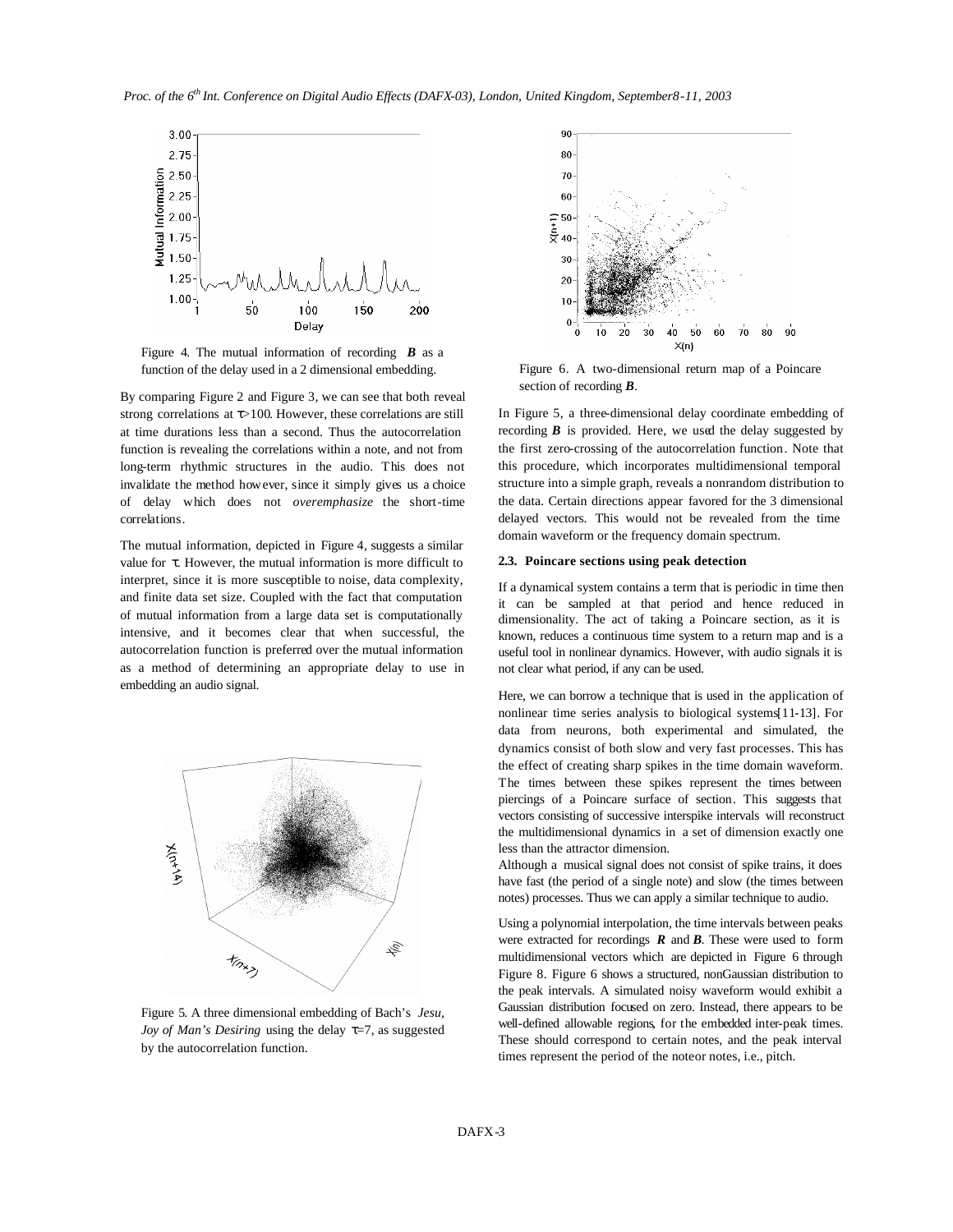

Figure 7. A two-dimensional return map of a Poincare section of *Bolero*, created from the time intervals between peaks*.* Units are given in terms of the sample period.

This behaviour is even more pronounced in Figure 7. The allowable regions (ignoring points that seem to represent a noisy background) form several sets of discrete stairs ascending linearly away from the origin. These paths overlap, thus indicating that more than two dimensions are required to unfold the structure.

This is done through the use of a three dimensional plot, as depicted in Figure 8. The figure has been rotated to reveal approximately 11 paths. In three dimensions, the paths are independent. Again we believe that these regions, represent the harmonics of a note or chord. By incorporating additional temporal information into these graphs, such as through a windowing technique to create short time Poincare sections, it may be possible to use this method in a transcription scheme.



Figure 8. A 3-dimensional return map of peak times in *Bolero.*

### **2.4. Recurrence plots**

The recurrence plots were first suggested by Eckmann, et. al.[14] as a means of identifying nonstationarity as well as aperiodicity. They have since been found to be a useful tool in visualising a wide variety of behaviour.

The phase space is reconstructed by taking the time series  $X_1, X_2, \ldots, X_N$  and creating *D*-dimensional vectors using the embedding method mentioned in Equation (1).

The recurrence plot is formed by comparing all embedded vectors with each other. The distance between vectors *i* and *j*,  $\left| Y_1 - Y_2 \right|$  is

then plotted (using a grayscale intensity) at the coordinate value (*i, j*). This is depicted in Figure 9. Note that the recurrence plot is symmetric since the distances are symmetric between *i* and *j*. The horizontal and vertical white bands are associated with rare states, and the dark bands indicate states that remain roughly unchanged for a long duration.

Of further interest is the relative lack of diagonal lines. This implies a lack of long-term periodicity, and hence the rhythm must be represented in a different manner. Furthermore, the change in amplitude is visualized both by the abrupt rise in variance in Figure 1(for *Swan Lake*) and also by the increased density in the region to the right of Figure 9(for *Bolero*).

#### **3. CONCLUSIONS**

The investigations reported here were speculative since there has been very little previous work on the application of nonlinear time series techniques to raw audio music. These techniques, although powerful and extensible, are not designed for use with audio.

| 10001     |              |       |       |                  |                                                  |                                                             |              |
|-----------|--------------|-------|-------|------------------|--------------------------------------------------|-------------------------------------------------------------|--------------|
|           | ÷<br>u u     |       | ×     | 444,004<br>::::: | $(0.1 - 1)$ (1) 31<br><br><b>Links</b><br>118.91 | 2-20021-12031 0-2-02 220-22<br><u> 1988 - Jacques Steve</u> |              |
| 05000-    |              |       |       |                  | <b>HOLY</b>                                      | 1223<br>m<br><b>SALE</b><br>1222                            | ES STERN     |
| $00000 -$ |              |       |       |                  |                                                  | 48811 1011 1112 1204<br><b>SHORES</b><br>10011-0111         |              |
|           |              |       |       |                  |                                                  | <b>BRIEF - 10111 0</b><br>н<br>mi                           |              |
| $95000 -$ | ÷            |       |       |                  |                                                  | <b>AMORE CALL AND RESIDENT</b>                              |              |
| $90000 -$ |              |       |       |                  |                                                  |                                                             |              |
| $85000 -$ |              |       |       |                  |                                                  |                                                             |              |
|           |              |       |       |                  | nn                                               | <b>CONTROL</b>                                              | <b>HOULD</b> |
| $80000 -$ |              |       |       |                  |                                                  |                                                             |              |
| $75000 -$ |              |       |       |                  |                                                  | 1911                                                        |              |
| $70000 -$ | ÷            |       |       |                  |                                                  | <b>BRB11, 3811C1</b><br>×                                   |              |
|           |              |       |       |                  |                                                  |                                                             |              |
| $65000 -$ |              |       |       |                  |                                                  | 1441<br>$100 - 100$                                         |              |
| $60000 -$ |              |       |       |                  |                                                  | $100 - 100$                                                 |              |
| $55000 -$ |              |       |       |                  |                                                  |                                                             |              |
|           | ٠<br>÷<br>11 |       |       |                  |                                                  | п                                                           |              |
| $50000 -$ |              |       |       |                  |                                                  |                                                             |              |
|           | 50000        | 60000 | 70000 | 80000            | 90000                                            | 100000                                                      | 110000       |

Figure 9: A recurrence plot depicting the dynamics in *Bolero.*